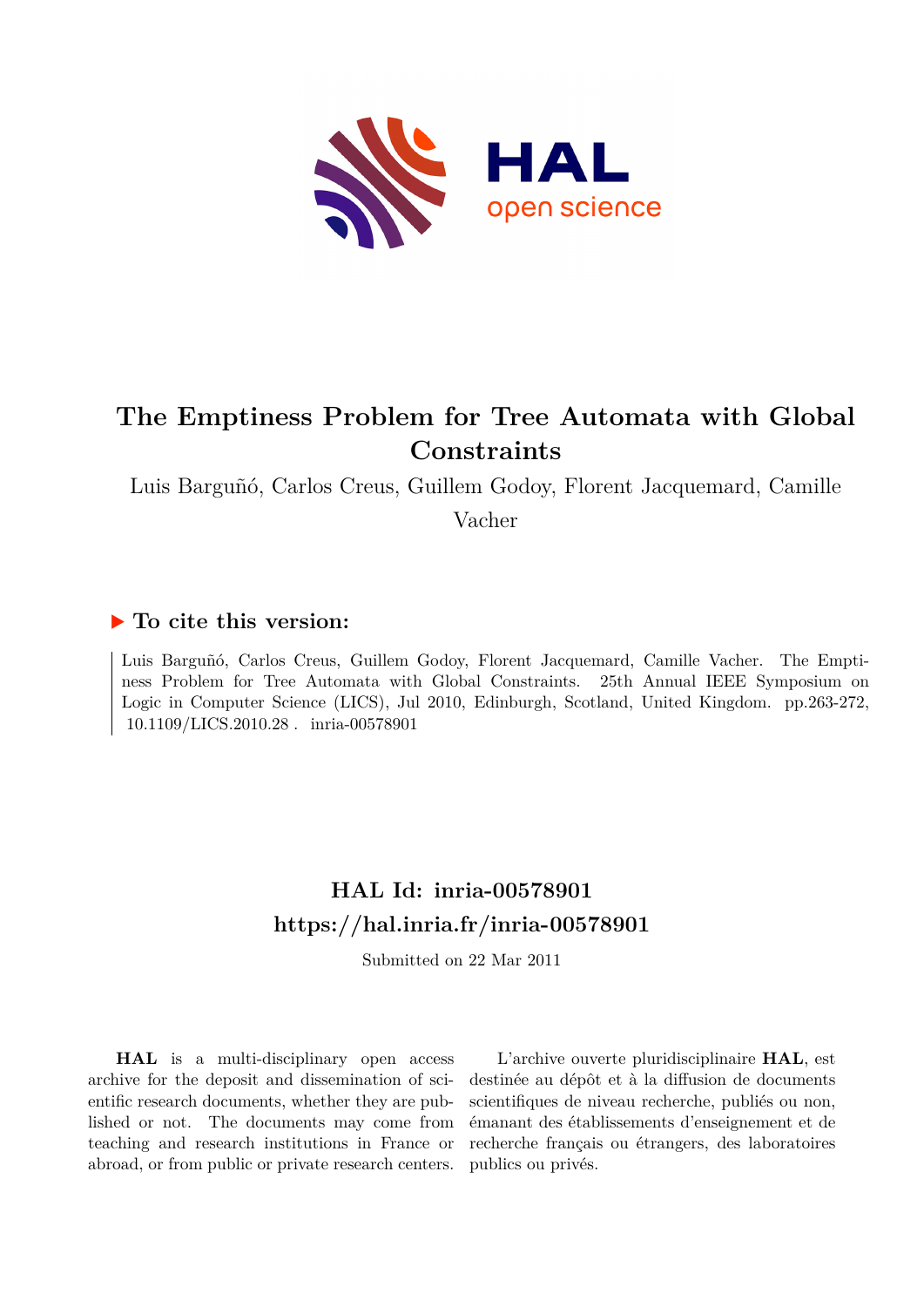### **The Emptiness Problem for Tree Automata with Global Constraints**

Luis Barguñó Carles Creus Guillem Godoy *Universitat Polit`ecnica de Catalunya Barcelona, Spain*

*Abstract***—We define tree automata with global constraints (TAGC), generalizing the class of tree automata with global equality and disequality constraints [1] (TAGED). TAGC can test for equality and disequality between subterms whose positions are defined by the states reached during a computation. In particular, TAGC can check that all the subterms reaching a given state are distinct. This constraint is related to monadic key constraints for XML documents, meaning that every two distinct positions of a given type have different values.**

**We prove decidability of the emptiness problem for TAGC. This solves, in particular, the open question of decidability of emptiness for TAGED. We further extend our result by allowing global arithmetic constraints for counting the number of occurrences of some state or the number of different subterms reaching some state during a computation. We also allow local equality and disequality tests between sibling positions and the extension to unranked ordered trees. As a consequence of our results for TAGC, we prove the decidability of a fragment of the monadic second order logic on trees extended with predicates for equality and disequality between subtrees, and cardinality.**

#### I. INTRODUCTION

Tree automata techniques are widely used in several domains like automated deduction (see *e.g.* [2]), static analysis of programs [3] or protocols [4], [5], and XML processing [6]. A severe limitation of standard tree automata (TA) is however that they are not able to test for equality (isomorphism) or disequality between subtrees in an input tree. For instance, the language of trees described by a nonlinear pattern of the form  $f(x, x)$  is not regular *(i.e.* there exists no TA recognizing this language). Similar problems are also frequent in the context of XML documents processing. XML documents are commonly represented as labeled trees, and they can be constrained by XML schemas, which define both typing restrictions and integrity constraints. All the typing formalisms currently used for XML are based on finite tree automata. The key constraints for databases are common integrity constraints expressing that every two distinct positions of a given type have different values.

Florent Jacquemard *INRIA Saclay LSV-CNRS/ENS Cachan*

Camille Vacher *France Telecom R&D LSV-CNRS/ENS Cachan*

This is typically the kind of constraints that can not be characterized by TA.

One first approach to overcome this limitation of TA consists in adding the possibility to make equality or disequality tests at each step of the computation of the automaton. The tests are performed *locally*, between subtrees at a bounded distance from the current computation position in the input tree. The emptiness problem, whether the language recognized by a given automaton is empty, is undecidable with such tests [7]. A decidable subclass is obtained by restricting the tests to sibling subtrees [8] (see [2] for a survey).

Another approach was proposed more recently in [9], [1] with the definition of tree automata with *global* equality and disequality tests (TAGED). The TAGED do not perform the tests during the computation steps but globally on the tree, at the end of the computation, at positions which are defined by the states reached during the computation. For instance, they can express that all the subtrees that reached a given state  $q$  are equal, or that every two subtrees that reached respectively the states  $q$  and  $q'$  are different. The emptiness has been shown decidable for several subclasses of TAGED [9], [1], but the decidability of emptiness for the whole class remained a challenging open question.

In this paper, we answer this question positively, even for a class of tree recognizers more general than TAGED. We define (in Section II) a class of tree automata with global constraints (TAGC) which, roughly, corresponds to TAGED extended with the possibility to express disequalities between subtrees that reached the same state (specifying key constraints, which are not expressible with TAGEDs), and with arbitrary Boolean combinations (including negation) of constraints. We show in Section III that emptiness is decidable for TAGC. The decision algorithm uses an involved pumping argument: every sufficiently large tree recognized by the given TAGC can be reduced by an operation of parallel pumping into a smaller tree which is still recognized. The existence of the bound is based on a particular well quasi-ordering.

In Section IV-A, we study the extension of TAGC with global counting constraints on the number  $|q|$  of occurrences of a given state q in a computation, or the number  $||q||$  of distinct subtrees reaching a given state  $q$  in a computation. We show that emptiness is decidable for this extension when

The first three authors were supported by Spanish Ministry of Education and Science by the FORMALISM project (TIN2007-66523). The third author was supported by Spanish Ministry of Education and Science by LOGICTOOLS-2 project (TIN2007-68093-C02-01).

The last two authors were supported by the Future and Emerging Technologies (FET) program within the 7th Framework Program for Research of the European Commission, under the FET-Open grant agreement FOX number FP7-ICT-23359, and by the INRIA ARC 2010 project ACCESS.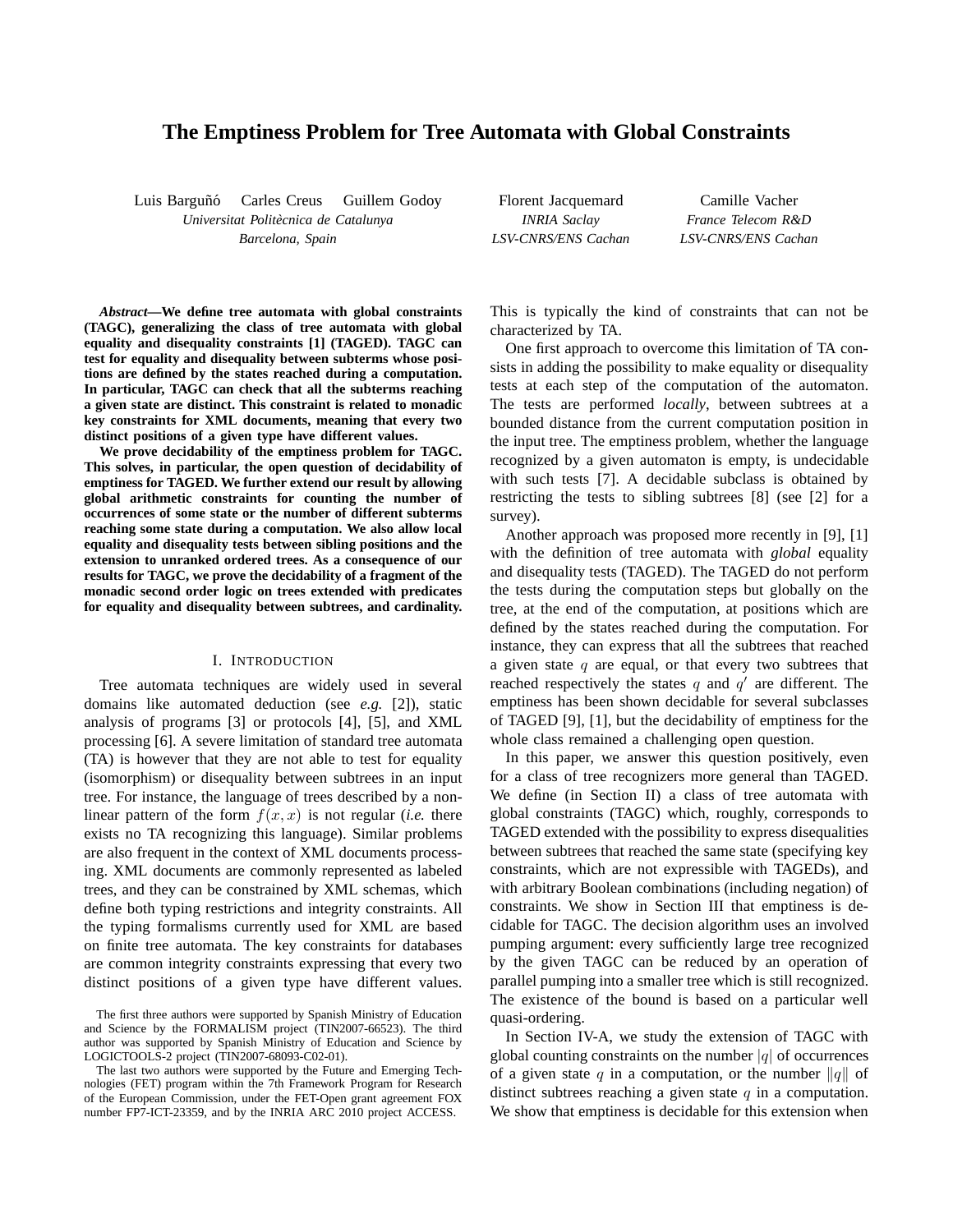counting constraints are only allowed to compare states to constants, like in  $|q| \leq 5$  or  $||q|| + 2||q'|| \geq 9$  (actually in this case, the counting constraints do not improve the expressiveness of TAGC). With counting constraints being able to compare state cardinalities (like in  $|q| = |q'|$ ), emptiness becomes undecidable. We show that the emptiness decision algorithm can also be applied to the combination of TAGC with local tests between sibling subtrees a la [8] (Section IV-B), and to unranked ordered labeled trees (Section IV-C). This demonstrates the robustness of the method.

As an application of our results, in Section V we present a (strict) extension of the monadic second order logic on trees whose existential fragment corresponds exactly to TAGC. In particular, we conclude its decidability. The full version of this paper including all proofs can be found in [10].

*Related Work.:* The languages of TAGC and tree automata with local equality and disequality constraints are incomparable (see *e.g.* [11]). We show in Section IV-B that the local tests between sibling subtrees of [8] can be added to TAGC while preserving the decidability emptiness. The tree automata of [8] have been generalized from ranked trees to unranked ordered trees [12], [13]. The decidable generalization of TAGC to unranked ordered trees proposed in Section IV-C and the automata of [12], [13] are incomparable. A combination of both formalisms could be the object of a further study.

Another way to handle subtree equalities is to use automata computing on DAG representation of trees [14], [15]. This model is incomparable to TAGC whose constraints are conjunctions of equalities [11]. The decidable extension of TA with one tree shaped memory [16] can simulate TAGC with equality constraints only, providing that at most one state per run can be used to test equalities [9].

As explained in Section II-B, the TAGC strictly generalize the TAGEDs of [9], [1]. The latter have been introduced as a tool to decide a fragment of the spatial logic TQL [9]. Decidable subclasses of TAGEDs were also shown in correspondence with fragments of monadic second order logic on the tree extended with predicates for subtree (dis)equality tests. In Section V, we generalize this correspondence to TAGC and a more natural extension of MSO.

There have been several approaches to extend TA with arithmetic constraints on cardinalities  $|q|$  described above: the constraints can be added to transitions in order to count between siblings [17], [18] (in this case we could call them *local* by analogy with equality tests) or they can be *global* [19]. We compare in Section IV-A the latter approach (closer to our settings) with our extension of TAGC, *wrt* emptiness decision. To our knowledge, this is the first time that arithmetic constraints on cardinalities of the form  $||q||$ are studied.

#### II. PRELIMINARIES

#### *A. Terms, Positions, Tree Automata*

We use the standard notations for terms and positions, see [20]. A *signature*  $\Sigma$  is a finite set of function symbols with arity. We sometimes denote  $\Sigma$  explicitly as  ${f_1 : a_1, \ldots, f_n : a_n}$  where  $f_1, \ldots, f_n$  are the function symbols, and  $a_1, \ldots, a_n$  are the corresponding arities, or as  $\{f_1, \ldots, f_n\}$  when the arities are omitted. We denote the subset of function symbols of  $\Sigma$  of arity m as  $\Sigma_m$ . The set of (ranked) *terms* over the signature  $\Sigma$  is defined recursively as  $\mathcal{T}(\Sigma) := \{f \mid f : 0 \in \Sigma\} \cup \{f(t_1,\ldots,t_m) \mid f : m \in$  $\Sigma, t_1, \ldots, t_m \in \mathcal{T}(\Sigma)$ .

Positions in terms are denoted by sequences of natural numbers. With  $\Lambda$  we denote the empty sequence (root position), and  $p.p'$  denotes the concatenation of positions p and  $p'$ . The set of positions of a term t is defined recursively as  $Pos(f(t_1, ..., t_m)) = {\{\Lambda\}} \cup \{i.p \mid i \in$  $\{1, \ldots, m\} \wedge p \in Pos(t_i)\}\$ . A term  $t \in \mathcal{T}(\Sigma)$  can be seen as a function from its set of positions  $Pos(t)$  into  $\Sigma$ . For this reason, the symbol labeling the position  $p$  in  $t$  shall be denoted by  $t(p)$ . By  $p \leq p'$  and  $p \leq p'$  we denote that p is a proper prefix of  $p'$ , and that p is a prefix of  $p'$ , respectively. In this cases,  $p'$  is necessarily of the form  $p.p''$ , and we define  $p' - p$  as  $p''$ . Two positions  $p_1, p_2$ incomparable with respect to the prefix ordering are called *parallel*, and it is denoted by  $p_1 \parallel p_2$ . The *subterm* of t at position p, denoted  $t|_p$ , is defined recursively as  $t|_{\Lambda} = t$  and  $f(t_1,\ldots,t_m)|_{i,p}=t_i|_p.$  The replacement in  $t$  of the subterm at position  $p$  by  $s$ , denoted  $t[s]_p$  is defined recursively as  $t[s]_A = s$  and  $f(t_1, \ldots, t_{i-1}, t_i, t_{i+1}, \ldots, t_m)[s]_{i,p} =$  $f(t_1, \ldots, t_{i-1}, t_i[s]_p, t_{i+1}, \ldots, t_m)$ . The fact  $t = t[s]_p$  may also be used to emphasis that  $t|p$  is s. The *height* of a term t, denoted  $h(t)$ , is the maximal length of a position of  $Pos(t)$ . In particular, the length of  $\Lambda$  is 0.

A *tree automaton* (TA, see *e.g.* [2]) is a tuple  $A =$  $\langle Q, \Sigma, F, \Delta \rangle$  where Q is a finite set of *states*,  $\Sigma$  is a signature,  $F \subset Q$  is the subset of final states and  $\Delta$  is a set of *transitions* rules of the form  $f(q_1, \ldots, q_m) \rightarrow q$ where  $f : m \in \Sigma$ ,  $q_1, \ldots, q_m, q \in Q$ . Sometimes, we shall refer to A as a subscript of its components, like in  $Q_A$  to indicate that  $Q$  is the state set of  $A$ .

A *run* of A is a pair  $r = \langle t, M \rangle$  where t is a term in  $\mathcal{T}(\Sigma)$  and  $M: Pos(t) \to Q_A$  is a mapping satisfying, for all  $p \in Pos(t)$ , that the rule  $t(p)(M(p,1), \ldots, M(p,m)) \rightarrow$  $M(p)$  is in  $\Delta_{\mathcal{A}}$ , where m is the arity of the symbol  $t(p)$ in Σ. By abuse of notation we write  $r(p)$  for  $M(p)$ , and say that r is a run of A on t. Moreover, by  $term(r)$  we refer to t, and by symbol(r) we refer to  $t(\Lambda)$ . The run r is called *successful* (or *accepting*) if  $r(\Lambda)$  is in  $F_A$ . The language  $\mathcal{L}(\mathcal{A})$  of  $\mathcal{A}$  is the set of terms t for which there exists a successful run of A. A language L is called *regular* if there exists a TA A satisfying  $L = \mathcal{L}(\mathcal{A})$ . For facility of explanations, we shall use term-like notations for runs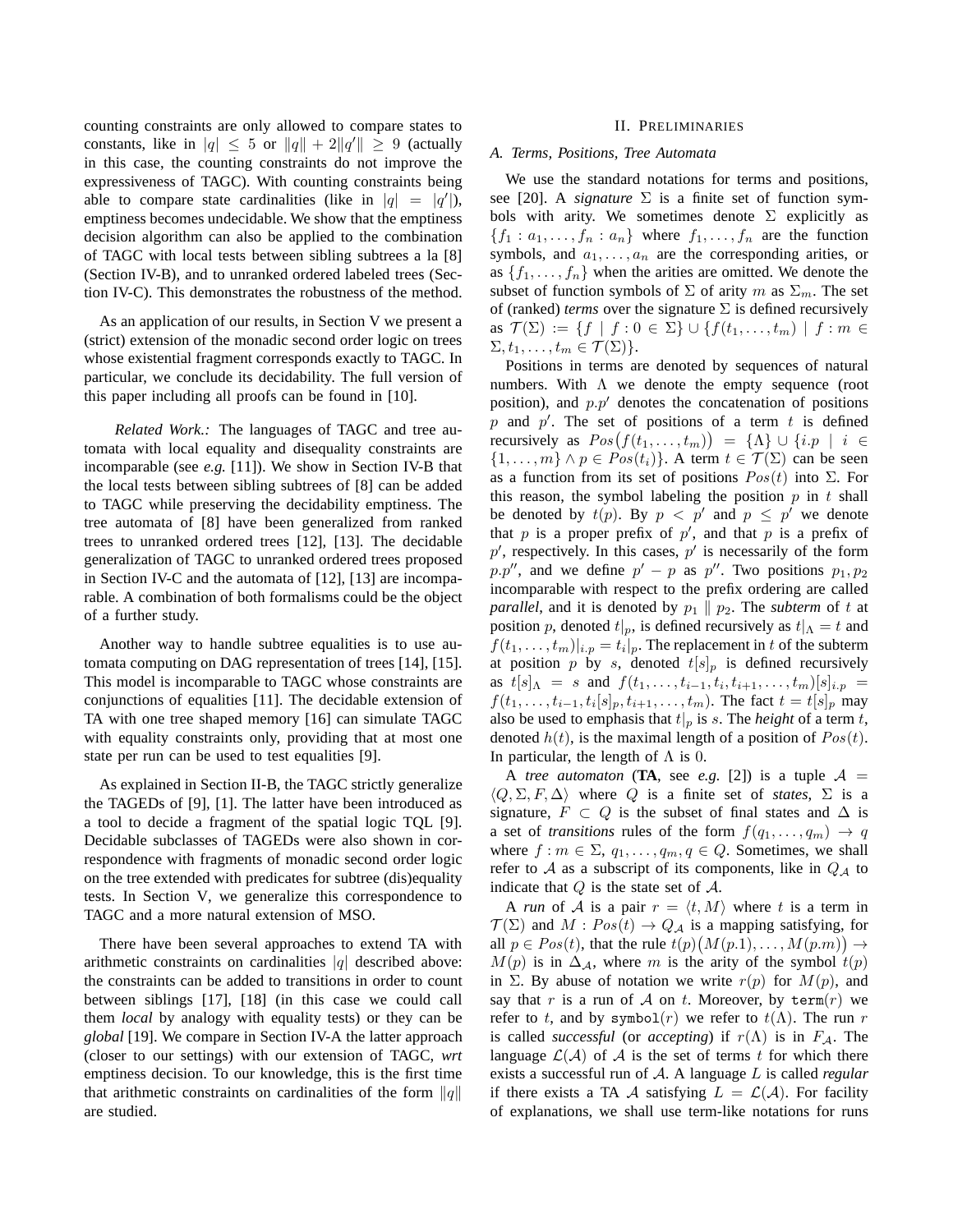defined as follows in the natural way. For a run  $r = \langle t, M \rangle$ , by  $Pos(r)$  we denote  $Pos(t)$ , and by  $h(r)$  we denote  $h(t)$ . Similarly, by  $r|_p$  we denote the run  $\langle t|_p, M|_p \rangle$ , where  $M|_p$ is defined as  $M|_p(p') = M(p.p')$  for each p' in  $Pos(t|_p)$ , and say that  $r|_p$  is a subrun of r. Moreover, for a run  $r' =$  $\langle t', M' \rangle$ , by  $r[r']_p$  we denote the run  $\langle t[t']_p, M[M']_p \rangle$ , where  $M[M']_p$  is defined as  $M[M']_p(p.p') = M'(p')$  for each p' in  $Pos(t')$ , and as  $M[M']_p(p') = M(p')$  for each p' with  $p \nleq p'.$ 

A well quasi-ordering  $[21] \leq \text{on a set } S$  is a reflexive and transitive relation such that any infinite sequence of elements  $e_1, e_2, \ldots$  of S contains an increasing pair  $e_i \leq e_j$  with  $i < j$ .

#### *B. Tree Automata with Global Constraints*

In this subsection, we define a class of tree automata with global constraints which generalizes the class of TAGEDs [1].

*Definition II.1 A* tree automaton with global constraints *(TAGC)* over a signature  $\Sigma$  *is a tuple*  $\mathcal{A} = \langle Q, \Sigma, F, C, \Delta \rangle$ *such that*  $\langle Q, \Sigma, F, \Delta \rangle$  *is a TA, denoted ta*( $\mathcal{A}$ *), and* C *is a Boolean combination of atomic constraints of the form*  $q \approx q'$  or  $q \not\approx q'$ , where  $q, q' \in Q$ . A TAGC A is called positive *if* C<sup>A</sup> *is a disjunction of conjunctions of atomic constraints. A TAGC* A *is called* positive conjunctive *if* C<sup>A</sup> *is a conjunction of atomic constraints. The subclasses of positive and positive conjunctive TAGC are denoted by PTAGC and PCTAGC, respectively.*

*A* run r *of the TAGC* A *is a run of* ta(A) *such that* r *satisfies*  $C_A$ *, denoted*  $r \models C_A$ *, where the satisfiability of constraints is defined as follows, where* t *is* term(r)*. For atomic constraints,*  $r \models q \approx q'$  *holds (respectively*  $r \models q \approx q'$  *holds (respectively r*)  $q \not\approx q'$ ) if and only if for all different positions  $p, p' \in$  $Pos(t)$  *such that*  $r(p) = q$  *and*  $r(p') = q'$ ,  $t|_p = t|_{p'}$  *holds (respectively*  $t|_p \neq t|_{p'}$  *holds). This notion of satisfiability is extended to Boolean combinations as usual. As for TAs, we say that* r *is a run of* A *on* t*.*

*A run of A on*  $t \in \mathcal{T}(\Sigma)$  *is successful if*  $r(\Lambda) \in F_A$ *. The language*  $\mathcal{L}(\mathcal{A})$  *of*  $\mathcal{A}$  *is the set of terms t for which there exists a successful run of A.*  $\Diamond$ 

It is important to note that the semantics of  $\neg(q \approx q')$  and  $q \not\approx q'$  differ, as well as the semantics of  $\neg(q \not\approx q')$  and  $q \approx q'$ . This is because we have a "for all" quantifier in both definitions.

We use below the notation TAGC[ $\tau$ ], where  $\tau$  is either  $\approx$ or  $\not\approx$ , to characterise the subclass of TAGC with only atomic constraints of type  $\tau$  (and same for PTAGC and PCTAGC).

The class of regular languages is strictly included in the class of TAGC languages due to the constraints.

Moreover, the TAGEDs of [1] are also a particular case of TAGC, since they can be redefined in our setting as restricted PCTAGC. In particular  $q$  and  $q'$  are required to be distinct in



Figure 1. Term and successful run (Ex. II.2).

 $q \not\approx q'$  for TAGEDs. Reflexive disequality constraints such as  $q \not\approx q$  correspond to monadic *key constraints* for XML documents, meaning that every two distinct positions of type  $q$  have different values. A state  $q$  of a TAGC can be used for instance to characterize unique identifiers as in the following example, which presents a TAGC whose language cannot be recognized by a TAGED.

*Example II.2 The TAGC of our running example accepts*  $(in state q<sub>M</sub>)$  lists of dishes called menus, where every dish is *associated with one identifier (state* qid*) and the time needed to cook it (state q<sub>t</sub>). We have other states accepting digits*  $(q_d)$ , numbers  $(q_N)$  and lists of dishes  $(q_L)$ .

*The TAGC*  $\mathcal{A} = \langle Q, \Sigma, F, C, \Delta \rangle$  *is defined as follows:*  $\Sigma = \{0, \ldots, 9 : 0, N, L_0 : 2, L, M : 3\}, Q$  ${q_d, q_N, q_{id}, q_t, q_L, q_M}, F = {q_M}, and \Delta = {i \rightarrow$  $q_d | q_N | q_{id} | q_t | 0 \leq i \leq 9$   $\cup \{ N(q_d, q_N) \rightarrow q_N | q_{id} |$  $q_t, L_0(q_{id}, q_t) \rightarrow q_L, L(q_{id}, q_t, q_t) \rightarrow q_L, M(q_{id}, q_t, q_t) \rightarrow$  $q_M$  $\}$ .

*The constraint* C *ensures that all the identifiers of the dishes in a menu are pairwise distinct (i.e. that*  $q_{id}$  *is a key) and that the time to cook is the same for all dish:*  $C = q_{id} \not\approx$  $q_{id} \wedge q_t \approx q_t$ . Key constraints such as  $q_{id} \not\approx q_{id}$  cannot be *simulated by TAGEDs (see [10]).*

*A term in* L(A) *together with an associated successful run are depicted in Figure 1.*  $\Diamond$ 

Similarly to TAGED (see [1]) TAGC can be proved to be closed under union and intersection, but not under complementation. The membership problem (given a term t and a TAGC A, do we have  $t \in \mathcal{L}(\mathcal{A})$ ?) is NP-complete while universality (given a TAGC  $\mathcal A$  over  $\Sigma$ , do we have  $\mathcal{L}(\mathcal{A}) = \mathcal{T}(\Sigma)$ ?) is undecidable for PCTAGC[ $\approx$ ] [11]. The following consequence is a new result for TAGEDs.

*Proposition II.3 It is undecidable whether the language of a given PTAGC*[≈] *is regular.*

*Proof:* (Sketch) A reduction from universality to regularity can be easily described as follows by using a new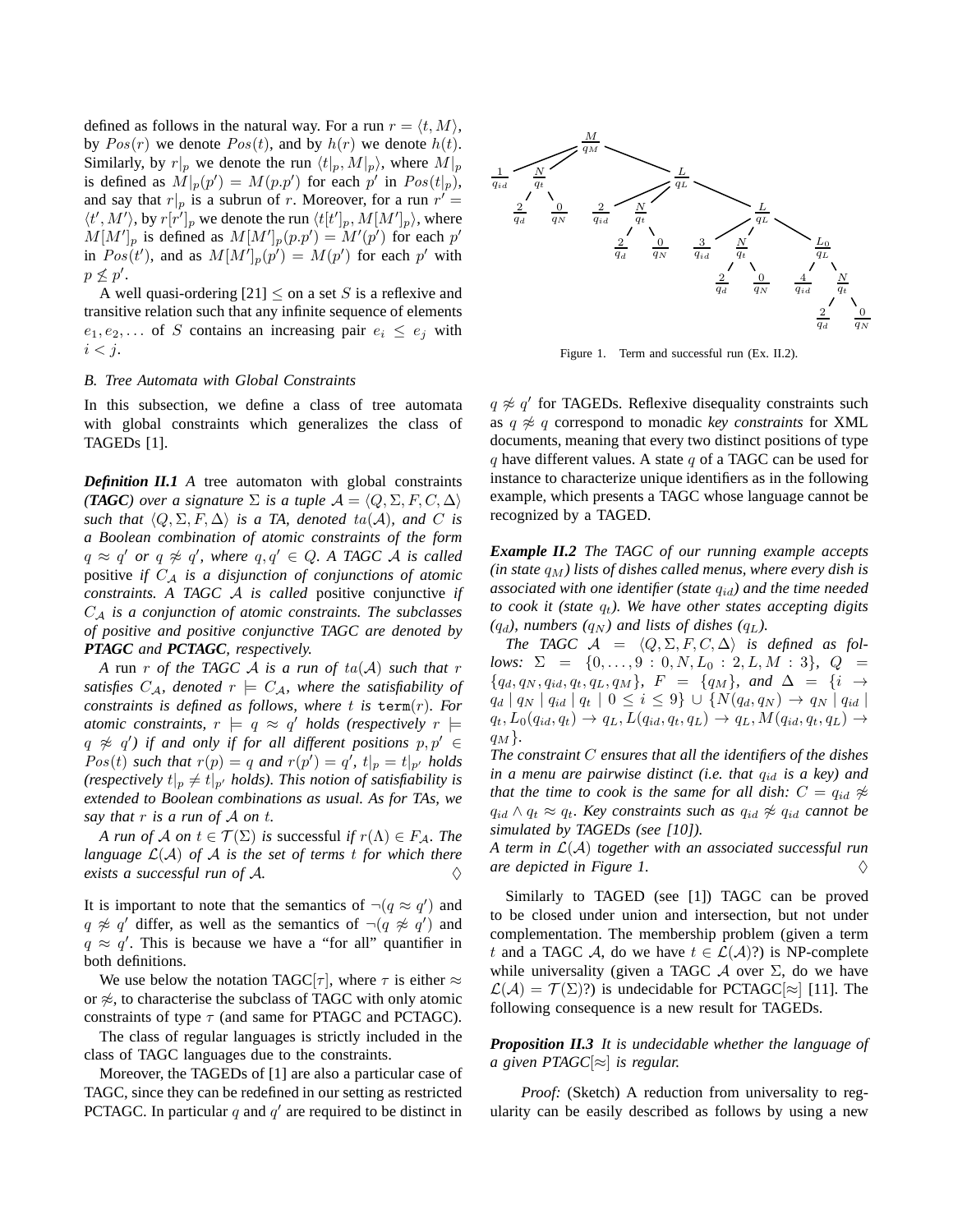function symbol  $f$  with arity 2, and any non-regular language L which is recognizable by a PTAGC[ $\approx$ ].

Let A be an input of universality for PTAGC[ $\approx$ ]. It is not difficult to compute a new PTAGC[ $\approx$ ]  $\mathcal{A}'$  recognizing the language  $\{f(t_1, t_2) \mid t_1 \in \mathcal{T}(\Sigma) \land t_2 \in L\} \cup \{f(t_1, t_2) \mid t_1 \in$  $\mathcal{L}(\mathcal{A}) \wedge t_2 \in \mathcal{T}(\Sigma)$ . Then we can show that  $\mathcal{L}(\mathcal{A}) = \mathcal{T}(\Sigma)$ if and only if  $\mathcal{L}(\mathcal{A}')$  is regular.  $\blacksquare$ 

The *emptiness* is the problem to decide, given a TAGC A, whether  $\mathcal{L}(\mathcal{A}) = \emptyset$ ? The proof that it is decidable for TAGC is rather involved and is presented in Section III.

#### III. EMPTINESS DECISION ALGORITHM

In this section we prove the decidability of the *emptiness* problem for TAGC. We start by stating that it suffices to prove this result for PCTAGC.

*Lemma III.1 Given a TAGC* A*, one can effectively construct a PCTAGC recognizing*  $\mathcal{L}(\mathcal{A})$ *.* 

The proof of this lemma, given in [10], is technical but also straightforward. It is based on the fact that negative literals  $\neg(q_1 \not\approx q_2)$  or  $\neg(q_1 \approx q_2)$  can be encoded with the addition of new states and positive literals.

The decidability of emptiness for PCTAGC is proved in three steps. In Subsection III-A, we present a new notion of pumping which allows to transform a run into a smaller run under certain conditions. In Subsection III-B, we define a well quasi-ordering  $\leq$  on a certain set S. In Subsection III-C, we connect the two previous subsections by describing how to compute, for each run r with height  $h = h(r)$ , a certain sequence  $e_h, \ldots, e_0$  of elements of S satisfying the following fact: there exists a pumping on  $r$  if and only if  $e_i \leq e_j$  for some  $h \geq i > j \geq 0$ . Finally, all of these constructions are used as follows. Suppose the existence of an accepting run r. If r is "too high", the fact that  $\leq$  is a well quasi-ordering and the property of the sequence imply the existence of such  $i, j$ . Thus, it follows the existence of a pumping providing a smaller accepting run  $r'$ . We conclude the existence of a computational bound for the height of an accepting run, and hence, decidability of emptiness.

#### *A. Global Pumpings*

Pumping is a traditional concept in automata theory, and in particular, they are very useful to reason about tree automata. The basic idea is to convert a given run  $r$  into another run by replacing a subrun at a certain position  $p$  in  $r$ by a run r', thus obtaining a run  $r[r']_p$ . Pumpings are useful for deciding emptiness: if a "big" run can always be reduced by a pumping, then decision of emptiness is obtained by a search of an accepting "small" run.

For plain tree automata, a necessary and sufficient condition to ensure that  $r[r']_p$  is a run is that the resulting states of  $r|_p$  and  $r'$  coincide, since the correct application of a rule at a certain position depends only on the resulting states of

|                | $H_i$                           |                                  |
|----------------|---------------------------------|----------------------------------|
| 5              |                                 |                                  |
| 4              | {3}                             | ${1,2}$                          |
| 3              | $\{3.3\}$                       | ${1, 2, 3.1, 3.2}$               |
| $\overline{2}$ | ${3.3.3}$                       | ${1, 2, 3.1, 3.2, 3.3.1, 3.3.2}$ |
|                | ${2, 3.2, 3.3.2, 3.3.3.2}$      | ${1, 3.1, 3.3.1, 3.3.3.1}$       |
| $\Omega$       | ${1, 2.1, 2.2, 3.1, 3.2.1,$     |                                  |
|                | 3.2.2, 3.3.1, 3.3.2.1, 3.3.2.2, |                                  |
|                | 3.3.3.1, 3.3.3.2.1, 3.3.3.2.2   |                                  |

Figure 2.  $H_i$  and  $\check{H}_i$  (Example III.3).

the subruns of the direct children. In this case, an accepting run with height bounded by the number of states exists, whenever the accepted language is not empty.

When the tree automaton has global equality and disequality constraints, the constraints may be falsified when replacing a subrun by a new run. For PCTAGC, we will define a notion of pumping ensuring that the constraints are satisfied. This notion of pumping requires to perform several replacements in parallel. We first define the sets of positions involved in such a kind of pumping.

*Definition III.2 Let* A *be a PCTAGC. Let* r *be a run of* A. Let *i* be an integer between 0 and  $h(r)$ . We define  $H_i$ *as*  $\{p \in Pos(r) \mid h(r|_p) = i\}$  *and*  $\check{H}_i$  *as*  $\{p.j \in Pos(r) \mid$  $h(r|_{p,i}) < i \wedge h(r|_{p}) > i$ *}*.

*Example III.3 According to Definition III.2, for our running example (Example II.2), we have the*  $H_i$  *and*  $\check{H}_i$ *presented in Figure 2.* 

The following lemma is rather straightforward from the previous definition.

*Lemma III.4 Let* A *be a PCTAGC. Let* r *be a run of* A*. Let* i *be an integer between* 0 *and* h(r)*. Then, any two different positions in*  $H_i$  ∪  $\check{H}_i$  are parallel, and for any arbitrary  $p$  *position*  $p$  *in*  $Pos(r)$  *there is a position*  $\overline{p}$  *in*  $H_i \cup H_i$  *such that, either* p *is a prefix of*  $\bar{p}$ *, or*  $\bar{p}$  *is a prefix of* p.

*Definition III.5 Let* A *be a PCTAGC. Let* r *be a run of* A*. Let* i, j *be integers satisfying*  $0 \le j \le i \le h(r)$ *. A pump*injection  $I: (H_i \cup \check{H}_i) \to (\check{H}_j \cup \check{H}_j)$  *is an injection function such that the following conditions hold:*

- $(C_1)$   $I(H_i) \subseteq H_j$  and  $I(\check{H}_i) \subseteq \check{H}_j$ .
- $(C_2)$  *For each*  $\bar{p}$  *in*  $H_i \cup \check{H}_i$ ,  $r(\bar{p}) = r(I(\bar{p})).$
- $(C_3)$  *For each*  $\bar{p}_1, \bar{p}_2$  *in*  $H_i \cup \check{H}_i$ ,  $(\text{term}(r|_{\bar{p}_1})$  =  $\texttt{term}(r|_{\bar{p}_2}))\Leftrightarrow(\texttt{term}(r|_{I(\bar{p}_1)})=\texttt{term}(r|_{I(\bar{p}_2)})).$

Let  $\{\bar{p}_1,\ldots,\bar{p}_n\}$  *be*  $H_i \cup \check{H}_i$  more explicitly written. The  $r$ *un*  $r[r|_{I(\bar{p}_1)}]_{\bar{p}_1} \ldots [r|_{I(\bar{p}_n)}]_{\bar{p}_n}$  *is called a* global pumping *on r* with indexes i, j, and injection I.  $\Diamond$ 

By Condition  $C_2$ ,  $r[r|_{I(\bar{p}_1)}]_{\bar{p}_1} \dots [r|_{I(\bar{p}_n)}]_{\bar{p}_n}$  is clearly a run of  $ta(A)$ , but it is still necessary to prove that it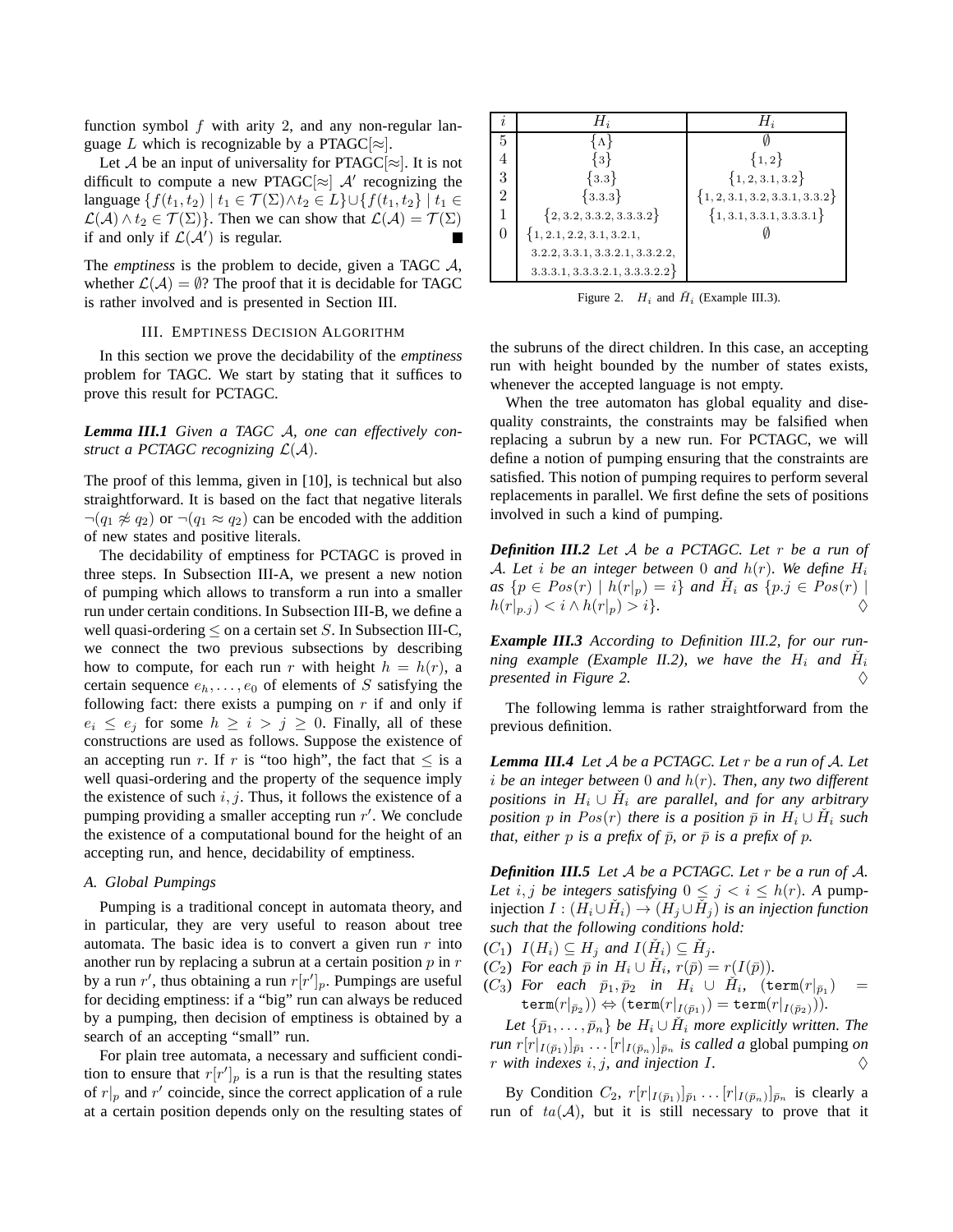

Figure 3. Pump-injection of Example III.6.

is a run of  $A$ . By abuse of notation, when we write  $r[r|_{I(\bar{p}_1)}]_{\bar{p}_1} \ldots [r|_{I(\bar{p}_n)}]_{\bar{p}_n}$ , we sometimes consider that I and  $\{\bar{p}_1, \ldots, \bar{p}_n\}$  are still explicit, and say that it is a global pumping with some indexes  $0 \le j < i \le h(r)$ .

*Example III.6 Following our running example, we define a pump-injection*  $I: (H_4 \cup \check{H}_4) \rightarrow (H_3 \cup \check{H}_3)$  *as follows:*  $I(1) = 3.1, I(2) = 2, I(3) = 3.3$ *. We note that* I *is a correct*  $pump\text{-}\textit{injection}: I(H_4) \subseteq H_3$  and  $I(\check{H}_4) \subseteq \check{H}_3$  hold, thus *(C<sub>1</sub>)* holds. For  $(C_2)$ , we have  $r(1) = r(I(1)) = q_{id}$ ,  $r(2) =$  $r(I(2)) = q_t$ *, and*  $r(3) = r(I(3)) = q_L$ *. Regarding* (*C*<sub>3</sub>*), for*  $\vec{e}$ each different  $\bar{p}_1,\bar{p}_2$  in  $H_4\cup\check{H}_4$ , term $(r|_{\bar{p}_1})\neq\texttt{term}(r|_{\bar{p}_2})$ *and*  $\text{term}(r|_{I(\bar{p}_1)}) \neq \text{term}(r|_{I(\bar{p}_2)})$  *hold.* 

*After applying the pump-injection* I*, we obtain the term* and run r' of Figure 3.  $\Diamond$ 

Our goal is to prove that any global pumping  $r[r|_{I(\bar{p}_1)}]_{\bar{p}_1} \ldots [r|_{I(\bar{p}_n)}]_{\bar{p}_n}$  is a run, and in particular, that all global equality and disequality constraints are satisfied. To this end we first state the following intermediate statement, which determines the height of the terms pending at some positions after the pumping action. It can be easily proved by induction on the height of the involved term.

*Lemma III.7 Let* A *be a PCTAGC. Let* r *be a run of* A*.* Let  $r'$  be the global pumping  $r[r|_{I(\bar{p}_1)}]_{\bar{p}_1} \ldots [r|_{I(\bar{p}_n)}]_{\bar{p}_n}$  on *r* with indexes  $0 \le j \le i \le h(r)$  and injection I. Let  $k \ge 0$ *be a natural number and let* p *be a position of* r *such that*  $h(r|_n)$  *is*  $i + k$ .

*Then,* p *is also a position of* r' *and*  $h(r'|_p)$  *is*  $j + k$ *.* 

*Corollary III.8 Let* A *be a PCTAGC. Let* r *be a run of* A*.* Let r' be a global pumping of r. Then,  $h(r') < h(r)$ .

The following lemma states that equality and disequality relations are preserved, not only for terms pending at the positions of the domain of I, but also for terms pending at prefixes of positions of such domain. Again, it is rather easy to prove by induction on the height of the involved terms.

*Lemma III.9 Let* A *be a PCTAGC. Let* r *be a run of* A*.* Let r' be the global pumping  $r[r|_{I(\bar{p}_1)}]_{\bar{p}_1} \ldots [r|_{I(\bar{p}_n)}]_{\bar{p}_n}$  with *indexes*  $0 \leq j \leq i \leq h(r)$  *and injection I. Let*  $p_1, p_2$  *be positions of* r *satisfying*  $h(r|_{p_1}), h(r|_{p_2}) \geq i$ .

*Then,*  $p_1, p_2$  *are also positions of*  $r'$  *and*  $(\text{term}(r|_{p_1})) =$  $\texttt{term}(r|_{p_2}) \rangle \Leftrightarrow (\texttt{term}(r'|_{p_1}) = \texttt{term}(r'|_{p_2})) \ holds.$ 

As a consequence of the previous lemmas, we prove that the result of a global pumping is a run.

*Lemma III.10 Let* A *be a PCTAGC. Let* r *be a run of* A*.* Let r' be the global pumping  $r[r|_{I(\bar{p}_1)}]_{\bar{p}_1} \ldots [r|_{I(\bar{p}_n)}]_{\bar{p}_n}$  with *indexes*  $0 \leq j \leq i \leq h(r)$  *and injection I.* 

*Then,* r ′ *is a run of* A*.*

*Proof:* By Condition  $(C_2)$  of the definition of pumpinjection, in order to see that  $r'$  is a run, it suffices to see that all global constraints are satisfied. Thus, let us consider two different positions  $p_1, p_2$  of  $Pos(r')$  involved in an atom of the constraint of A, *i.e.* either  $r'(p_1) \approx r'(p_2)$  or  $r'(p_1) \not\approx r'(p_2)$  occurs in the constraint of A. According to Lemma III.4, we can distinguish the following cases:

• Suppose that a position in  $H_i \cup \check{H}_i$ , say  $\bar{p}_1$ , is a prefix of both  $p_1, p_2$ . Then,  $r'|_{p_1} = r|_{I(\bar{p}_1).(p_1-\bar{p}_1)}$  and  $r'|_{p_2} =$  $r|_{I(\bar{p}_1).(p_2-\bar{p}_1)}$  hold. Hence,  $r'|_{p_1}$  and  $r'|_{p_2}$  are also subruns of  $r$  occurring at different positions. Thus, since  $r$  is a run, they satisfy the atom involving  $r'(p_1)$  and  $r'(p_2)$ .

• Suppose that two different positions in  $H_i \cup \check{H}_i$ , say  $\bar{p}_1$  and  $\bar{p}_2$ , are prefixes of  $p_1$  and  $p_2$ , respectively. Then,  $r'|_{p_1} = r|_{I(\bar{p}_1).(p_1-\bar{p}_1)}$  and  $r'|_{p_2} = r|_{I(\bar{p}_2).(p_2-\bar{p}_2)}$  hold. By the injectivity of I,  $I(\bar{p}_1) \neq I(\bar{p}_2)$  holds. Moreover, by Lemma III.4,  $I(\bar{p}_1) \parallel I(\bar{p}_2)$  holds. Hence, as before,  $r'|_{p_1}$ and  $r'|_{p_2}$  are subruns of r occurring at different (in fact, parallel) positions. Thus, they satisfy the atom involving  $r'(p_1)$  and  $r'(p_2)$ .

• Suppose that one of  $p_1, p_2$ , say  $p_1$ , is a proper prefix of a position in  $H_i \cup \check{H}_i$ , and that  $p_2$  satisfies that some position in  $H_i \cup \check{H}_i$  is a prefix of  $p_2$ . It follows that  $h(r'|_{p_2})$  is smaller than or equal to j, and  $r'|_{p_2}$  is also a subrun of r. Moreover,  $p_1$  is also a position of r,  $r'(p_1) = r(p_1)$ holds, and  $h(r|_{p_1}) = i + k$  holds for some  $k > 0$ . Hence, term $(r|_{p_1}) \neq$  term $(r'|_{p_2})$  holds. Since  $r$  is a run and  $r'|_{p_2}$  is a subrun of r, the atom involving  $r(p_1)$  and  $r'(p_2)$  is necessarily of the form  $r(p_1) \not\approx r'(p_2)$ . Thus, the atom involving  $r'(p_1)$  and  $r'(p_2)$  is necessarily of the form  $r'(p_1) \not\approx r'(p_2)$ . By Lemma III.7,  $h(r'|_{p_1})$  is  $j + k$ . Therefore, term $(r'|_{p_1}) \neq \text{term}(r'|_{p_2})$  holds, and hence, such an atom is satisfied for such positions in  $r'$ .

• Suppose that both  $p_1, p_2$  are proper prefixes of positions in  $H_i \cup \check{H}_i$ . Then,  $p_1, p_2$  are positions of r satisfying  $h(r|_{p_1}), h(r|_{p_2}) \geq i$ . Moreover,  $r(p_1) = r'(p_1)$  and  $r(p_2) = i$  $r'(p_2)$  hold. Since r is a run, the atom involving  $r(p_1)$  and  $r(p_2)$  is satisfied in the run r for positions  $p_1$  and  $p_2$ . By Lemma III.9,  $(\mathtt{term}(r|_{p_1}) = \mathtt{term}(r|_{p_2})) \Leftrightarrow (\mathtt{term}(r'|_{p_1}) =$ term $(r'|_{p_2})$  holds. Thus, the atom involving  $r'(p_1)$  and  $r'(p_2)$  is satisfied in the run r' for positions  $p_1$  and  $p_2$ .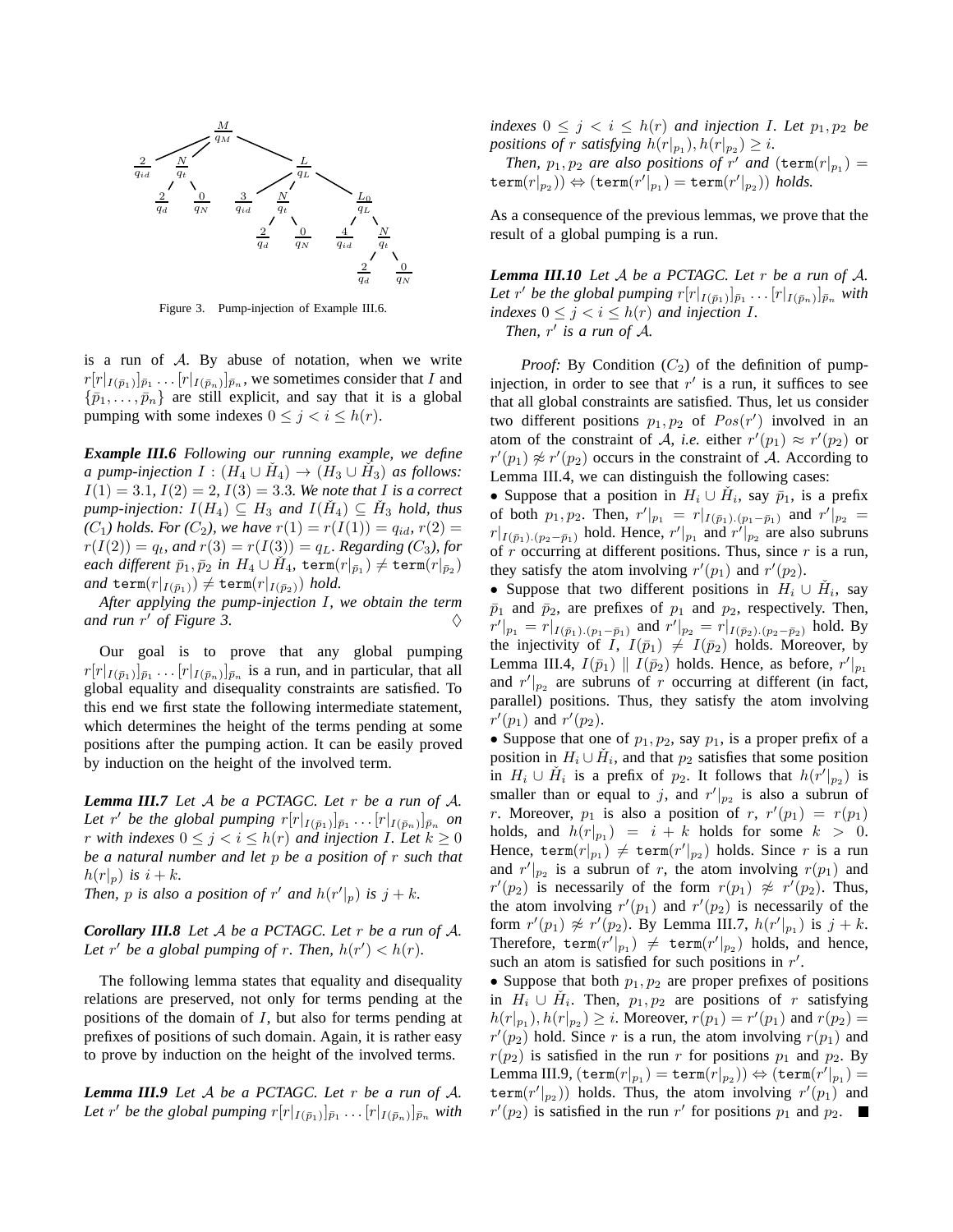#### *B. A well quasi-ordering*

In this subsection we define a well quasi-ordering. It assures the existence of a computational bound for certain sequences of elements of the corresponding well quasiordered set. It will be connected with global pumpings in the next subsection.

*Definition III.11 Let*  $\leq$  *denote the usual quasi-ordering on natural numbers. Let* n *be a natural number.*

*We define the extension of*  $\leq$  *to n*-tuples of natural  $\mathit{numbers} \; \mathit{as} \; \langle x_1, \ldots, x_n \rangle \leq \langle y_1, \ldots, y_n \rangle \; \mathit{if} \; x_i \leq y_i \; \mathit{for} \; \mathit{each} \; i$ *in*  $\{1, ..., n\}$ *. We define*  $\text{sum}(\langle x_1, ..., x_n \rangle) := x_1 + \cdots + x_n$ *.* 

*We define the extension of*  $\leq$  *to multisets of n-tuples of* natural numbers as  $[e_1, \ldots, e_{\alpha}] \leq [e'_1, \ldots, e'_{\beta}]$  if there is an *injection*  $I: \{1, \ldots, \alpha\} \rightarrow \{1, \ldots, \beta\}$  *satisfying*  $e_i \leq e'_{I(i)}$ *for each i in*  $\{1,\ldots,\alpha\}$ *. We define*  $\texttt{sum}([e_1,\ldots,e_\alpha]) :=$  $sum(e_1) + \cdots + sum(e_\alpha)$ .

*We define the extension of*  $\leq$  *to pairs of multisets of n*tuples of natural numbers as  $\langle P_1,\check P_1 \rangle \leq \langle P_2,\check P_2 \rangle$  if  $P_1\leq P_2$ *and*  $\check{P}_1 \leq \check{P}$  $\bigcirc$ <sub>2</sub>.

As a direct consequence of Higman's Lemma [21] we have the following:

*Lemma III.12 Given*  $n, \leq i$  *sa well quasi-ordering for pairs of multisets of* n*-tuples of natural numbers.*

In any infinite sequence  $e_1, e_2, \ldots$  of elements from a well quasi-ordered set there always exist two indexes  $i < j$ satisfying  $e_i \leq e_j$ . In general, this fact does not imply the existence of a bound for the length of sequences without such indexes. For example, the relation  $\leq$  between natural numbers is a well quasi-ordering, but there may exist arbitrarily long sequences  $x_1, \ldots, x_k$  of natural numbers such that  $(\ddagger)$   $x_i > x_j$  for all  $1 \leq i < j \leq k$ . In order to bound the length of sequences satisfying  $(\frac{1}{k})$ , it is sufficient to force that the first element and each next element of the sequence are chosen among a finite number of possibilities. Indeed in this this case, by König's lemma, the prefix trees describing all such (finite) sequences is finite. As a particular case of this fact we have the following result (proved in [10]).

**Lemma III.13** *There exists a computable function*  $B : \mathbb{N} \times$  $\mathbb{N} \to \mathbb{N}$  *such that, given two natural numbers*  $a, n, B(a, n)$ *is a bound for the length* ℓ *of the maximum-length sequence*  $\langle T_1, \check{T}_1 \rangle, \ldots, \langle T_\ell, \check{T}_\ell \rangle$  of pairs of multisets of n-tuples of *natural numbers such that the following conditions hold:*

- 1) *The tuple*  $\langle 0, \ldots, 0 \rangle$  *does not occur in any*  $T_i$ ,  $\tilde{T}_i$  *for i in*  $\{1, \ldots, \ell\}$ *.*
- 2)  $\text{sum}(T_1) = 1$  *and*  $\text{sum}(\tilde{T}_1) = 0$ .
- 3) For each i in  $\{1,\ldots,\ell-1\}$ , sum $(T_{i+1})+\texttt{sum}(\check{T}_{i+1})\leq$  $a \cdot \operatorname{sum}(T_i) + \operatorname{sum}(\check{T}_i).$
- 4) *There are no*  $i, j$  *satisfying*  $1 \leq i \leq j \leq \ell$  *and*  $\langle T_i, \check{T}_i \rangle \leq \langle T_j, \check{T}_j \rangle$

|   | $r_{H_i}$                                                         | ${}^{T}\check{H}_i$                                                       |
|---|-------------------------------------------------------------------|---------------------------------------------------------------------------|
| 5 | $ \langle 0,0,0,0,0,1\rangle $                                    |                                                                           |
| 4 | $[\langle 0,0,0,0,1,0 \rangle]$                                   | $\left[ \langle 0,0,1,0,0,0 \rangle, \langle 0,0,0,1,0,0 \rangle \right]$ |
| 3 | $\left[ \langle 0,0,0,0,1,0 \rangle \right]$                      | $\vert \langle 0,0,1,0,0,0 \rangle, \langle 0,0,0,2,0,0 \rangle,$         |
|   |                                                                   | $\langle 0,0,1,0,0,0 \rangle$                                             |
| 2 | $\left[ \langle 0,0,0,0,1,0 \rangle \right]$                      | $\vert \langle 0,0,1,0,0,0 \rangle, \langle 0,0,0,3,0,0 \rangle,$         |
|   |                                                                   | (0,0,1,0,0,0), (0,0,1,0,0,0)                                              |
|   | $\left[ \langle 0,0,0,4,0,0 \rangle \right]$                      | $\vert \langle 0,0,1,0,0,0 \rangle, \langle 0,0,1,0,0,0 \rangle,$         |
|   |                                                                   | (0,0,1,0,0,0), (0,0,1,0,0,0)                                              |
| 0 | $\vert \langle 0,0,1,0,0,0 \rangle, \langle 4,0,1,0,0,0 \rangle,$ |                                                                           |
|   | (0,4,0,0,0,0), (0,0,1,0,0,0),                                     |                                                                           |
|   | (0,0,1,0,0,0)                                                     |                                                                           |

Figure 4. Multisets  $r_{H_i}$ ,  $r_{\tilde{H}_i}$  (Example III.16).

In order to bound the height of a term accepted by a given PCTAGC A (and of minimum height), Lemma III.13 will be used by making  $\alpha$  to be the maximum arity of the signature of  $A$ , and making n to be the number of states of  $A$ .

*C. Mapping a run to a sequence of the well quasi-ordered set*

We will associate, to each number i in  $\{0, \ldots, h(r)\}\$ , a pair of multisets of tuples of natural numbers, which can be compared with other pairs according to the definition of  $\leq$ in the previous subsection. To this end, we first associate tuples to terms and multisets of tuples to sets of positions.

*Definition III.14 Let* A *be a PCTAGC. Let*  $q_1, \ldots, q_n$  *be the states of* A*. Let* r *be a run of* A*. Let* P *be a set of positions of* r. Let *t* be a term. We define  $r_{t,P}$  as the following tuple *of natural numbers:*  $\langle |\{p \in P \mid \mathtt{term}(r|_p) = t \land r(p) = 0\}|$  $q_1\}\Big\vert,\ldots,\Big\vert\{p\in P\mid \mathtt{term}(r|_p)=t\land r(p)=q_n\}\Big\vert\rangle$ ♦

*Definition III.15 Let* A *be a PCTAGC. Let* r *be a run of* A. Let P be a set of positions of r. Let  $\{t_1, \ldots, t_k\}$  be the *set of terms*  $\{t \mid \exists p \in P : \text{term}(r|_p) = t\}$ *. We define*  $r_P$  *as the multiset*  $[r_{t_1,P}, \ldots, r_{t_k,P}]$ *.*  $\diamondsuit$ 

*Example III.16 Following our running example, for the representation of the tuples of natural numbers we order the states as*  $\langle q_d, q_N, q_{id}, q_t, q_L, q_M \rangle$ *. The multisets*  $r_{H_i}$  *and*  $r_{\tilde{H}_i}$  are presented in Figure 4.  $\Diamond$ 

The following lemma connects the existence of a pumpinjection with the quasi-ordering relation.

*Lemma III.17 Let* A *be a PCTAGC. Let* r *be a run of* A*. Let i*, *j be integers satisfying*  $0 \le j \le i \le h(r)$ *.* 

Then, there exists a pump-injection  $I : (H_i \cup \check{H}_i) \rightarrow$  $(H_j \cup \check{H}_j)$  if and only if  $\langle r_{H_i}, r_{\check{H}_i} \rangle \leq \langle r_{H_j}, r_{\check{H}_j} \rangle$ .

*Proof:* We just prove the right-to-left direction: the other direction is technical but not conceptually difficult, and it is not necessary for the rest of the paper. Hence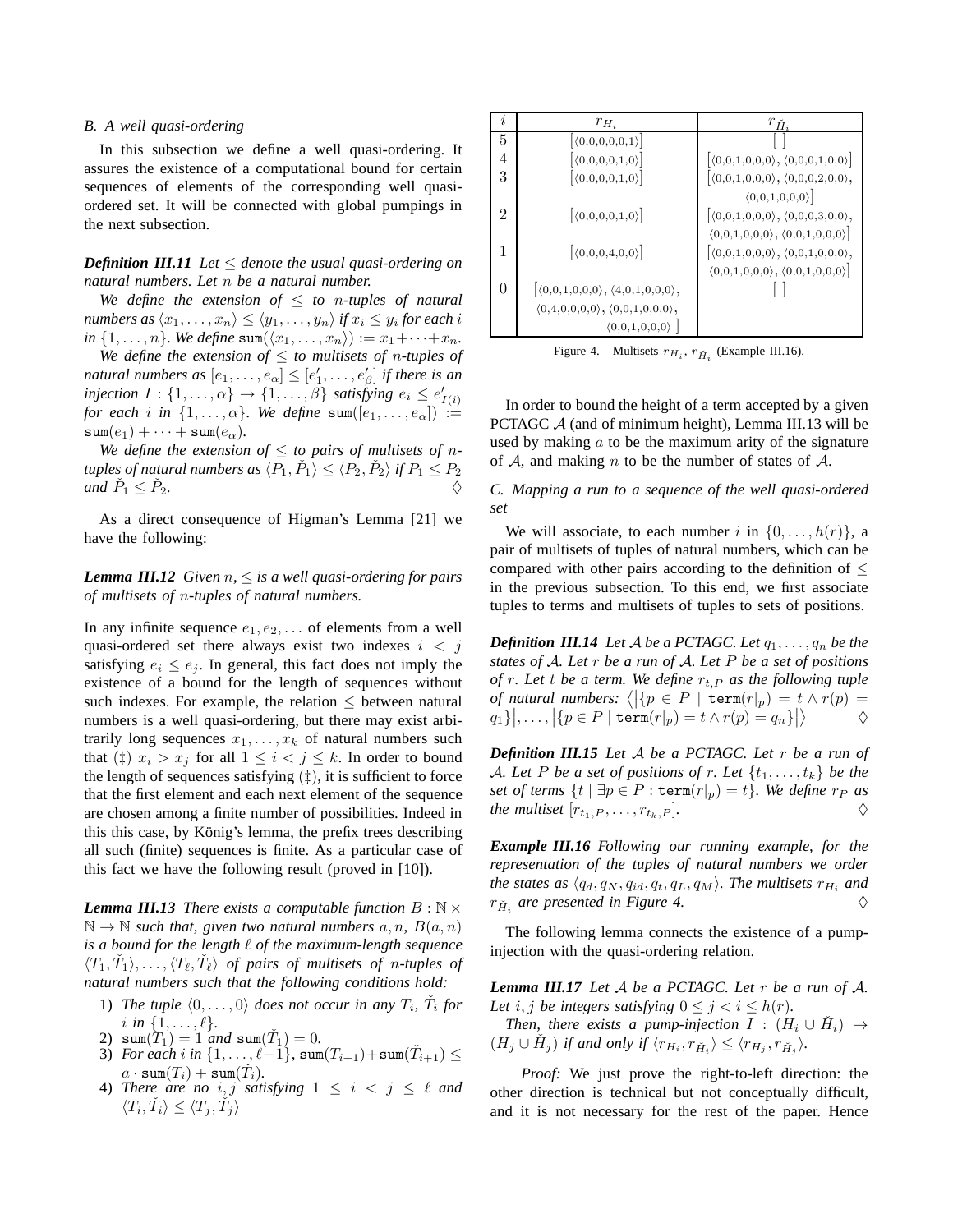assume that  $\langle r_{H_i}, r_{\check{H}_i} \rangle \leq \langle r_{H_j}, r_{\check{H}_j} \rangle$  holds. We have to construct a pump-injection  $I: (H_i \cup \check{H}_i) \to (H_j \cup \check{H}_j)$ . We just define  $I : H_i \rightarrow H_j$  and prove Conditions  $(C_2)$ and  $(C_3)$  for  $\bar{p}, \bar{p}_1, \bar{p}_2$  in  $H_i$ . This is because  $I : H_i \to H_j$ can be defined analogously, and Conditions  $(C_2)$  and  $(C_3)$ for the corresponding positions can be checked analogously. Moreover, for positions  $\bar{p}'_1 \in H_i$  and  $\bar{p}'_2 \in \check{H}_i$ , Condition  $(C_3)$  holds whenever Condition  $(C_1)$  holds since in this case term $(r|_{\bar{p}'_1})$   $\neq$  term $(r|_{\bar{p}'_2})$  and term $(r|_{I(\bar{p}'_1)})$   $\neq$  $\text{term}(r|_{I(\bar{p}'_2)})$  hold. Hence, this simple case is enough to prove the whole statement.

We write  $\{\texttt{term}(r|_p) \mid p \in H_i\}$  and  $\{\texttt{term}(r|_p) \mid p \in H_i\}$  $H_i$ } more explicitly as  $\{t_{i,1}, \ldots, t_{i,\alpha}\}\$  and  $\{t_{j,1}, \ldots, t_{j,\beta}\}\$ , respectively. Since  $\langle r_{H_i}, r_{\check{H}_i} \rangle \leq \langle r_{H_j}, r_{\check{H}_j} \rangle$  holds,  $r_{H_i} \leq$  $r_{H_j}$  also holds. Thus, there exists an injective function  $I'$ :  $\{1,\ldots,\alpha\} \rightarrow \{1,\ldots,\beta\}$  satisfying the following statement for each  $\delta$  in  $\{1, \ldots, \alpha\}$  and each state q of A:

 $\left| \{ p \in H_i \mid \mathtt{term}(r|_p) = t_{i,\delta} \wedge r(p) = q \} \right| \leq \left| \{ p \in H_j \mid \} \right|$  $\texttt{term}(r|_p) = t_{j,I'(\delta)} \wedge r(p) = q \}$  (†).

In order to define  $I: H_i \to H_j$ , we define I for each of such sets  $\{p \in H_i \mid \mathtt{term}(r|_p) = t_{i, \delta} \wedge r(p) = q\}$  as any injective function  $I: \{p \in H_i \mid \mathtt{term}(r|_p) = t_{i,\delta} \wedge r(p) = 1\}$  $q\} \rightarrow \{p \in H_j \mid \text{term}(r|_p) = t_{j,I'(\delta)} \wedge r(p) = q\},\$  which is possible by the above inequality  $(\dagger)$ . The global I is then injective thanks to the injectivity of  $I'$ . Conditions  $(C_2)$  and  $(C_3)$  trivially follow from this definition.

*Example III.18 Following our running example, we first prove*  $\langle r_{H_4}, r_{\check{H}_4} \rangle \leq \langle r_{H_3}, r_{\check{H}_3} \rangle$ . To this end just note that  $[\langle 0, 0, 0, 0, 1, 0 \rangle] \leq [\langle 0, 0, 0, 0, 1, 0 \rangle], [\langle 0, 0, 1, 0, 0, 0 \rangle] \leq$  $[\langle 0, 0, 1, 0, 0, 0 \rangle]$ *, and*  $[\langle 0, 0, 0, 1, 0, 0 \rangle] \leq [\langle 0, 0, 0, 2, 0, 0 \rangle]$ *hold. We can define*  $I : (H_4 \cup \check{H}_4) \rightarrow (H_3 \cup \check{H}_3)$  *from this relation according to Lemma III.17. Doing the adequate guess we obtain the following definition:*  $I(1) = 3.1$ ,  $I(2) = 2$ ,  $I(3) = 3.3$  *which is the pump-injection considered above for our running example.*  $\Diamond$ 

The following lemma follows directly from the definition of the sets  $H_i$  and  $\check{H}_i$ , and allows to connect such definitions with Lemma III.13.

*Lemma III.19 Let* A *be a PCTAGC. Let* a *be the maximum arity of the symbols in the signature of* A*. Let* r *be a run of* A*. Then, the following conditions hold:*

- (1)  $|H_{h(r)}| = 1$  and  $|\check{H}_{h(r)}| = 0$ .
- (2) *For each* i in  $\{1, \ldots, h(r)\}$ ,  $|H_{i-1}| + |\tilde{H}_{i-1}| \leq a$ .  $|H_i| + |\check{H}_i|.$
- (3) *For each i* in  $\{0, \ldots, h(r)\}, |H_i| = \text{sum}(r_{H_i})$  and  $|\check{H}_i| = \texttt{sum}(r_{\check{H}_i}).$

*Lemma III.20* Let  $B : \mathbb{N} \times \mathbb{N} \rightarrow \mathbb{N}$  be the computable *function of Lemma III.13. Let* A *be a PCTAGC. Let* a *be the maximum arity of the symbols in the signature of* A*. Let* n *be the number of states of* A*. Let* r *be a run of* A *satisfying*  $h(r) \geq B(a, n)$ . Then, there is a global pumping on r.

*Proof:* Consider the sequence  $\langle r_{H_{h(r)}}, r_{\tilde{H}_{h(r)}} \rangle$ ,...,  $\langle r_{H_0}, r_{\tilde{H}_0} \rangle$ . Note that the *n*-tuple  $\langle 0, \ldots, 0 \rangle$  does not appear in the multisets of the pairs of this sequence. By Lemma III.19,  $|H_{h(r)}| = 1$  and  $|\check{H}_{h(r)}| = 0$  hold, and for each *i* in {1,...,  $h(r)$ },  $|H_{i-1}| + |\tilde{H}_{i-1}| \le a \cdot |H_i| + |\tilde{H}_i|$ holds. Moreover, for each i in  $\{0, \ldots, h(r)\}, |H_i| =$  $\text{sum}(r_{H_i})$  and  $|\check{H}_i| = \text{sum}(r_{\check{H}_i})$ . Thus,  $\text{sum}(r_{H_{h(r)}}) =$ 1, sum $(r_{\check{H}_{h(r)}}) = 0$ , and for each i in  $\{1, \ldots, h(r)\},$  $\texttt{sum}(r_{H_{i-1}}) + \texttt{sum}(r_{\check{H}_{i-1}}) \leq a \cdot \texttt{sum}(r_{H_i}) + \texttt{sum}(r_{\check{H}_i}).$  Hence, since  $h(r) \geq B(a, n)$  holds, by Lemma III.13 there exist  $i, j$  satisfying  $h(r) \ge i > j \ge 0$  and  $\langle r_{H_i}, r_{\check{H}_i} \rangle \le$  $\langle r_{H_j}, r_{\tilde{H}_j} \rangle$ . By Lemma III.17, There exists a pump-injection  $I: (H_i \cup \check{H}_i) \to (H_j \cup \check{H}_j)$ . Therefore, there exists a global pumping on r.

#### *Theorem III.21 Emptiness is decidable for PCTAGC.*

*Proof:* Let a be the maximum arity of the symbols in the signature of A. Let  $n$  be the number of states of A. Let  $r$  be an accepting run of  $A$  with minimum height.

Suppose that  $h(r) \geq B(a, n)$  holds. Then, by Lemma III.20, there exists a global pumping  $r'$  on  $r$ . By Corollary III.8,  $h(r') < h(r)$  holds. Moreover, by the definition of global pumping,  $r'(\Lambda) = r(\Lambda)$  holds. Finally, by Lemma III.10,  $r'$  is a run of A. Thus,  $r'$  contradicts the minimality of r. We conclude that  $h(r) < B(a, n)$  holds. The decidability of emptiness of  $A$  follows, since the ex-

istence of successful runs implies that one of them can be found among a computable and finite set of possibilities.

Using Lemma III.1 and Theorem III.21, we can conclude the decidability of emptiness for TAGC.

#### *Corollary III.22 Emptiness is decidable for TAGC.*

#### IV. EXTENSIONS

In this section, we extend the emptiness result by considering the addition of new constraints to TAGC. We shall extend the notation TAGC[ $\tau_1, \ldots, \tau_k$ ] introduced in Section to these new type of constraints, in addition to  $\approx$  and  $\approx$ .

#### *A. Arithmetic Constraints*

We study first the addition of counting constraints to TAGC. Let Q be a set of states. A *linear inequality* over Q is an expression of the form  $\sum$ q∈Q  $a_q.|q|\geq a \text{ or } \sum$ q∈Q  $a_q.$ || $q$ ||  $\geq a$ where every  $a_q$  and a belong to  $\mathbb{Z}$ .

Let r be a run on a term t of a TA or TAGC  $\mathcal A$  over  $\Sigma$ and with state set Q, and let  $q \in Q$ . The interpretations of  $|q|$  and  $||q||$  *wrt* r (and t) are defined respectively by the following cardinalities  $^{-1}(q)$  and  $\llbracket \|\|q\|\rrbracket_r = |\{s \in \mathcal{T}(\Sigma) \mid \exists p \in Pos(t), r(p) = q, s = t|_p\}|.$ 

This permits to define the satisfiability of linear equalities *wrt* t and r and the notion of successful runs for extensions of TAGC with atomic constraints which can have the form of the above linear inequalities.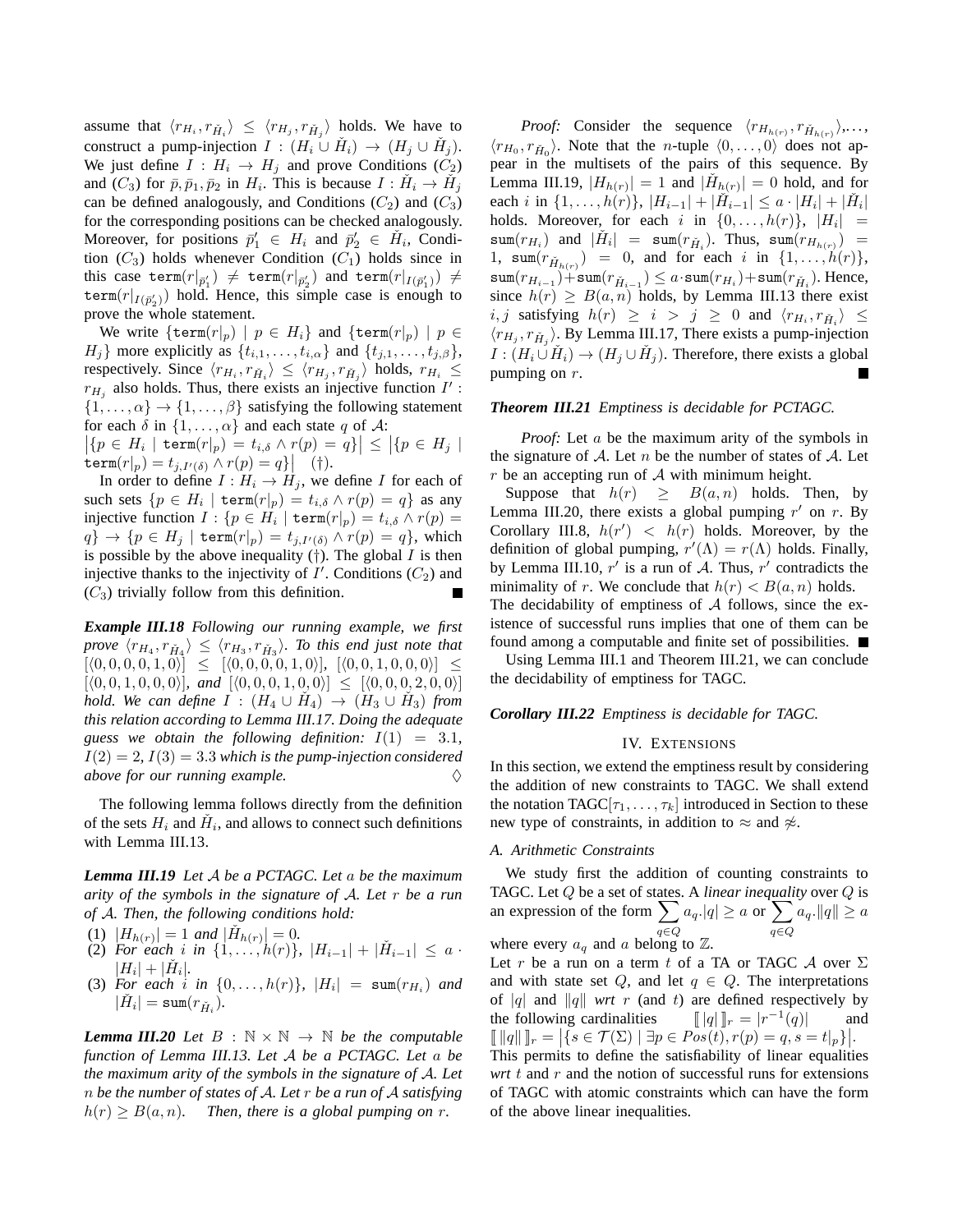Let us denote by  $\lfloor \cdot \rfloor_{\mathbb{Z}}$  and  $\lfloor \cdot \rfloor_{\mathbb{Z}}$  the types of the above linear inequalities, seen as atomic constraints of TAGC. The class TAGC $[ \cdot |z|]$  has been studied under different names (*e.g.* Parikh automata in [19], linear constraint tree automata in [22]) and it has a decidable emptiness test.

Combining constraints of type  $\approx$  and counting constraints of type  $\lfloor \cdot \rfloor_{\mathbb{Z}}$  however leads to undecidability.

#### *Theorem IV.1 Emptiness is undecidable for PTAGC*[ $\approx$ , $|.\downarrow_{\mathbb{Z}}|$ *.*

*Proof:* (Sketch) The proof is based on a reduction from the Hilbert's tenth problem. The main point is the fact that we can encode (non negative) integer multiplication by combining  $\approx$  and  $|.|_{{\mathbb{Z}}}$ . We can indeed build a PTAGC[ $\approx$ ,  $|.|_{{\mathbb{Z}}}\rangle$  $\mathcal{A}_{*}$  recognizing terms of the form  $*(t_1, t_2, t_{12})$  such that in a run of  $A_*$ , all the leaves of  $t_1$ ,  $t_2$  and  $t_{12}$  respectively are labeled by the state  $q_1$ ,  $q_2$  and  $q_{12}$ . Moreover,  $t_{12}$  is of the form  $f(t_1, \ldots, f(t_1, b))$ , and in a run of  $\mathcal{A}_*$ , the position of the first  $t_1$  (first argument of \*) is labelled by a state  $r_1$  and the positions of all the  $t_1$ 's in  $t_{12}$  are labeled by  $r'_1$ . The constraint  $r_1 \approx r_1' \wedge |r_1'| = |q_2|$  ensures that  $t_{12}$  contains | $|q_2|$  occurrences of  $t_1$ , hence that  $|q_{12}| = |q_1| * |q_2|$ .

We present now a restriction on linear equalities which enables a decidable emptiness test when combined with  $\approx$ and 6≈ as global constraints. A *natural linear inequality* over  $Q$  is a linear inequality as above whose coefficients  $a_q$  and a all have the same sign. The types of the natural linear inequalities are denoted by  $\lVert \cdot \rVert_N$  and  $\lVert \cdot \rVert_N$ . Below, we shall abbreviate these two types by N.

We show in [10] that the class PTAGC[ $\approx, \approx, \mathbb{N}$ ] has the same expressiveness as TAGC $[\approx, \approx]$ . The proofs works in two steps, using the intermediate class (equally expressive) PTAGC[ $\approx$ ,  $\approx$ , N]. We add new states and replace: in the first step, the negative constraints by counting constraints and positive constraints (of type  $\approx$  and  $\approx$ ), and in the second step, the counting constraints by positive constraints.

Both Lemma III.1 and the next theorem follow immediately from this result.

#### *Theorem IV.2 Emptiness is decidable for TAGC*[ $\approx$ ,  $\approx$ , N].

#### *B. Equality Tests Between Brothers*

The constraints of TAGC are checked once for all on a whole run. There exists another kind of equality and disequality constraints for extending TA which are tested locally at every transition step. One example of TA with such local constraints defined in [8] are tree automata with constraints between brothers (**TACB**).

A TACB is a tuple  $A = \langle Q, \Sigma, F, \Delta \rangle$  where  $Q, F, \Sigma$ are defined as with TA and the transitions rules of ∆ have the form:  $f(q_1, \ldots, q_n) \stackrel{c}{\longrightarrow} q$ , where c is a conjunction of atoms of the form  $i = j$  or  $i \neq j$  with  $1 \leq i, j \leq n$ . A *run* of the TACB A on a term  $t \in \mathcal{T}(\Sigma)$  is a function r from  $Pos(t)$  into Q such that, for all  $p \in Pos(t)$ , there exists

a rule  $t(p)(r(p,1), \ldots, r(p,m)) \stackrel{c}{\longrightarrow} r(p) \in \Delta$  satisfying  $t(p) \in \Sigma_m$ , and moreover, for all  $i = j$  in the conjunction c,  $t|_{p,i} = t|_{p,j}$  holds, and for all  $i \neq j$  in the conjunction c,  $t|_{p,i} \neq t|_{p,j}$  holds.

The notions of successful runs and languages can be extended straightforwardly from TA to TACB. Global constraints can also be added to TACB in the natural way. The automata of the resulting classes TACB $[\approx, \approx, ...]$  will therefore perform global and local test during their computations. The emptiness decision algorithm of Section III still works for this extension of TAGC with local brother constraints. This is because a global pumping  $r[r|_{I(\bar{p}_1)}]_{\bar{p}_1} \dots [r|_{I(\bar{p}_n)}]_{\bar{p}_n}$ on a run  $r$  can be proved to satisfy the constraints between brothers in a completely analogous way as in the proof of Lemma III.10 and Theorem IV.2.

#### *Theorem IV.3 Emptiness is decidable for TACB*[ $\approx$ ,  $\approx$ , N].

#### *C. Unranked Ordered Trees*

Our tree automata models and results can be generalized from ranked to unranked ordered terms. In this setting,  $\Sigma$  is called an *unranked signature*, meaning that there is no arity fixed for its symbols, *i.e.* that in a term  $a(t_1, \ldots, t_n)$ , the number *n* of children is arbitrary and does not depend on a. Let us denote by  $\mathcal{U}(\Sigma)$  the set of unranked ordered terms over Σ. The notions of positions, subterms *etc* are defined for unranked terms of  $\mathcal{U}(\Sigma)$  as for ranked terms of  $\mathcal{T}(\Sigma)$ .

We extend the definition of automata for unranked ordered terms, called hedge automata [23], with global constraints. A *hedge automaton with global constraints* (**HAGC**) is a tuple  $A = \langle Q, \Sigma, F, C, \Delta \rangle$  where Q, F and C are as in the definition of TAGC in Section II-B and the transitions of  $\Delta$  have the form  $a(L) \rightarrow q$  where  $a \in \Sigma$ ,  $q \in Q$  and L is a regular (word) language over  $Q^*$ , assumed given by a NFA with input alphabet Q. The notion of run is extended to HAGC in the natural way.

The emptiness decision results of Corollary III.22 can be extended from TAGC to HAGC using a standard transformation from unranked to ranked binary terms, like the *extension* encoding described in [2], Chapter 8.

#### *Theorem IV.4 Emptiness is decidable for HAGC*[ $\approx$ ,  $\approx$ , N].

#### V. MONADIC SECOND ORDER LOGIC

A ranked term  $t \in \mathcal{T}(\Sigma)$  over  $\Sigma$  can be seen as a model for logical formulae, with an interpretation domain which is the set of positions  $Pos(t)$ . We consider monadic second order formulae interpreted on such models, with quantifications over first order variables (interpreted as positions), denoted  $x, y, \ldots$  and over unary predicates (*i.e.* set variables interpreted as sets of positions), denoted  $X, Y \dots$ 

The formulae are built with the following predicates:

1) equality  $x = y$ , and membership  $X(x)$  – the position  $x$  belongs to the set  $X$ ,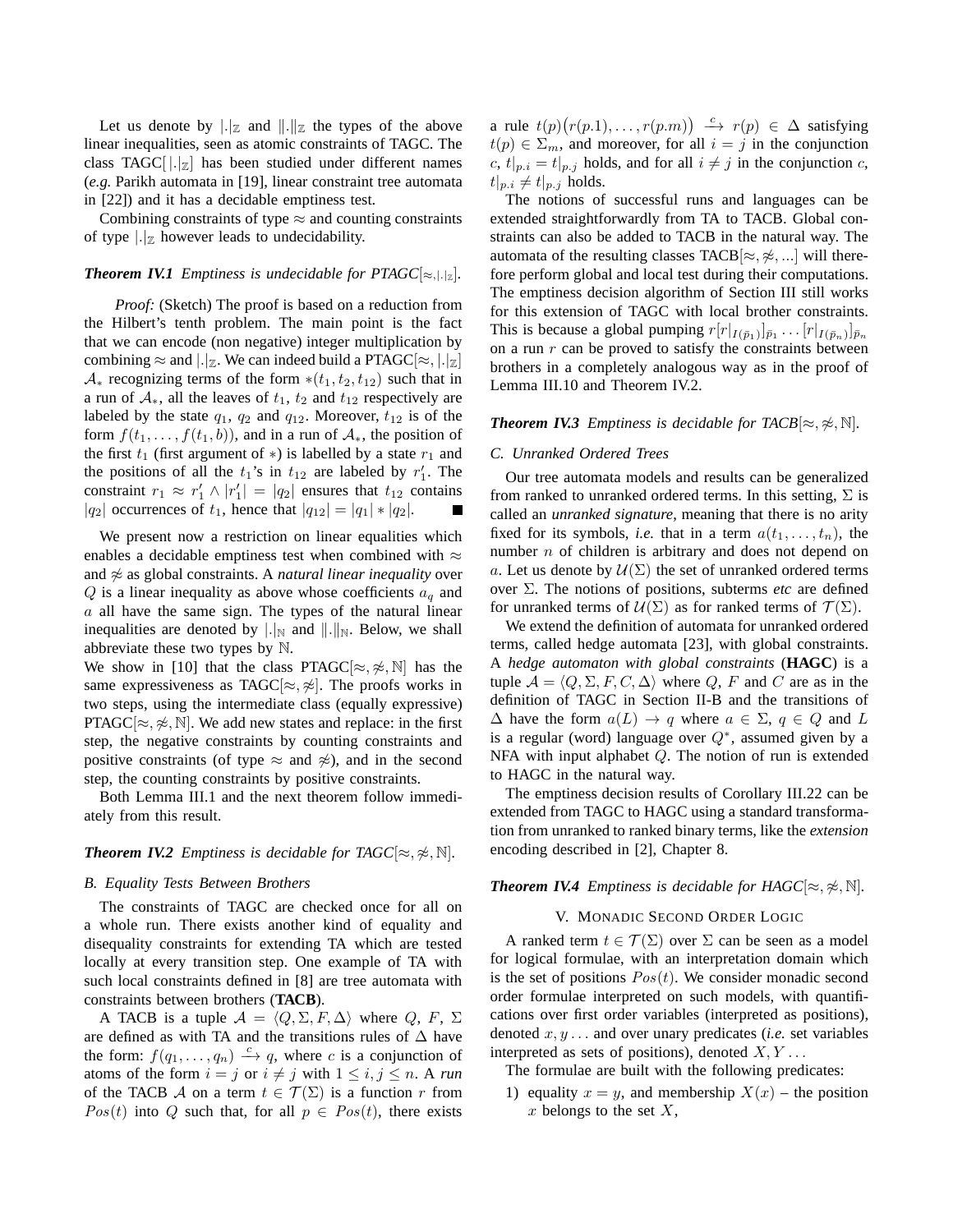- 2)  $a(x)$ , for  $a \in \Sigma$  the position x is labeled by a in t,
- 3)  $S_i(x, y)$ , for all i smaller than or equal to the maximal arity of symbols of  $\Sigma$ , which is true on every pair of positions  $(p, p.i)$ , (we call  $+1$  the type of such predicates),
- 4) term equality  $X \approx Y$ , resp. disequality  $X \not\approx Y$ , which is true when for all x in X and all y in Y,  $t|x = t|y$ , resp.  $t|x \neq t|y$ , (predicate types  $\approx$  and  $\approx$ ),
- 5) linear inequalities  $\sum a_i |X_i| \ge a$  or  $\sum a_i ||X_i|| \ge a$ , where every  $a_i$  and a belong to  $\mathbb{Z}$ ;  $|\overline{X_i}|$  is interpreted as the cardinality of  $X_i$  and  $||X_i||$  as the cardinality of  $\{t|_p \mid p \in X_i\}$ . (predicate types  $\lfloor \cdot |z| \rfloor$  and  $\lfloor \cdot |z| \rfloor$ .

We write  $MSO[\tau_1, \ldots, \tau_k]$  for the set of monadic second order logic formulae with equality, membership, labeling predicates and other predicates of type  $\tau_1, \ldots, \tau_k$ , amongst the above types  $+1, \approx, \frac{\cancel{\alpha}}{\cancel{\alpha}}$ , and  $\vert \cdot \vert \mathbb{Z}, \Vert \cdot \Vert \mathbb{Z}$ . We also use the notations  $\| \cdot \|_{\mathbb{N}}$  and  $\| \cdot \|_{\mathbb{N}}$  for natural linear inequalities and the abbreviations  $\mathbb Z$  and  $\mathbb N$  as in Section IV-A. Let EMSO $\boxed{\overline{\tau}}$ be the fragment of  $MSO[\overline{\tau}]$  of the formulae of the form  $\exists X_1 \dots \exists X_n \phi$  where all the set variables in  $\phi$  belong to  ${X_1, \ldots, X_n}.$ 

It is well known that  $MSO[+1]$  has exactly the same expressiveness as TA [24] and therefore it is decidable. The extension MSO $[+1, \infty]$  is undecidable, see *e.g.* [9], as well as  $MSO[+1, |z|]$  [19] (the latter extension is also undecidable for unranked ordered terms when counting constraints are applied to sibling positions [17]), but the fragment EMSO $[+1, |.|_{{\mathbb{Z}}}]$  is decidable [19].

In [1] the fragment EMSO with  $\approx$  and a restricted form of  $\approx$  is shown decidable, with a two way correspondence between these formulae and a decidable subclass of TAGEDs. This construction can be straightforwardly adapted to establish a two way correspondence between EMSO $[+1, \approx, \nless, \mathbb{N}]$ and TAGC[ $\approx, \approx, \mathbb{N}$ ]. With Theorem IV.2, it gives the following result.

*Theorem V.1 EMSO* $[+1, \approx, \nless, \mathbb{N}]$  *is decidable on ranked terms.*

*Unranked Ordered Terms.:* In unranked ordered terms, the number of child of a position is unbounded. Therefore, for navigating in such terms with logical formulae, the successor predicates of category 3 above are not sufficient. In order to describe unranked ordered terms as models, we replace the above predicates  $S_i$  by:  $S_{\perp}(x, y)$  which holds on every pair of positions of the form  $(p, p, i)$  (*i.e.* y is a child of x),  $S_{\rightarrow}(x, y)$  which holds on every pair of positions of the form  $(p.i, p.i + 1)$  (*i.e.* y is the successor sibling of x). The type of these predicate is still called  $+1$ . Note that the above predicates  $S_1, S_2, \ldots$  can be expressed using these two predicates only.

Using the results of Section IV-C, we can generalize Theorem V.1 to EMSO over unranked ordered terms.

*Theorem V.2 EMSO* $[+1, \approx, \nless, \mathbb{N}]$  *is decidable on unranked ordered terms.*

#### VI. CONCLUSION

We have answered (positively) the open problem of decidability of the emptiness problem for the TAGEDs [1], by proposing a decision algorithm for a class TAGC of tree automata with global constraints extending TAGEDs. Our method for emptiness decision, presented in Section III appeared to be robust enough to deal with several extensions like global counting constraints, local equality tests between sibling subterms and extension to unranked terms. It could perhaps be extended to equality modulo commutativity and other equivalence relations. Another interesting subject mentioned in the introduction is the combination of the HAGC of Section IV-C with the unranked tree automata with tests between siblings [12], [13].

A challenging question would be to investigate the precise complexity of the problem, avoiding the use of Higman's Lemma in the algorithm. For instance, in [1], it is shown, using a direct reduction into solving positive and negative set constraints [25], [26], that emptiness is decidable in NEXPTIME for PCTAGC $[\napprox]$  such that in every atomic constraints  $q \not\approx q'$ , q and q' are distinct states. On the other hand, the best known lower bound for emptiness decision for TAGC is EXPTIME-hardness (this holds already for  $PCTAGC[\approx]$  as shown in [1]).

Another branch of research related to TAGC concerns automata and logics for *data trees*, *i.e.* trees labeled over an infinite (countable) alphabet (see [27] for a survey). Indeed, data trees can be represented by terms over a finite alphabet, with an encoding of the data values into terms. This can be done in several ways, and with such encodings, the data equality relation becomes the equality between subterms. Therefore, this could be worth studying in order to relate our results on TAGC to decidability results on automata or logics on data trees like those in [28], [22].

#### ACKNOWLEDGEMENTS

We thank Luc Segoufin for valuable discussions and the anonymous referees for their numerous comments and suggestions.

#### **REFERENCES**

- [1] E. Filiot, J.-M. Talbot, and S. Tison, "Tree Automata with Global Constraints," in *12th International Conference in Developments in Language Theory (DLT 2008)*, ser. Lecture Notes in Computer Science, vol. 5257. Springer, 2008, pp. 314–326.
- [2] H. Comon, M. Dauchet, R. Gilleron, F. Jacquemard, C. L¨oding, D. Lugiez, S. Tison, and M. Tommasi, *Tree Automata Techniques and Applications*. http://tata.gforge. inria.fr, 2007.